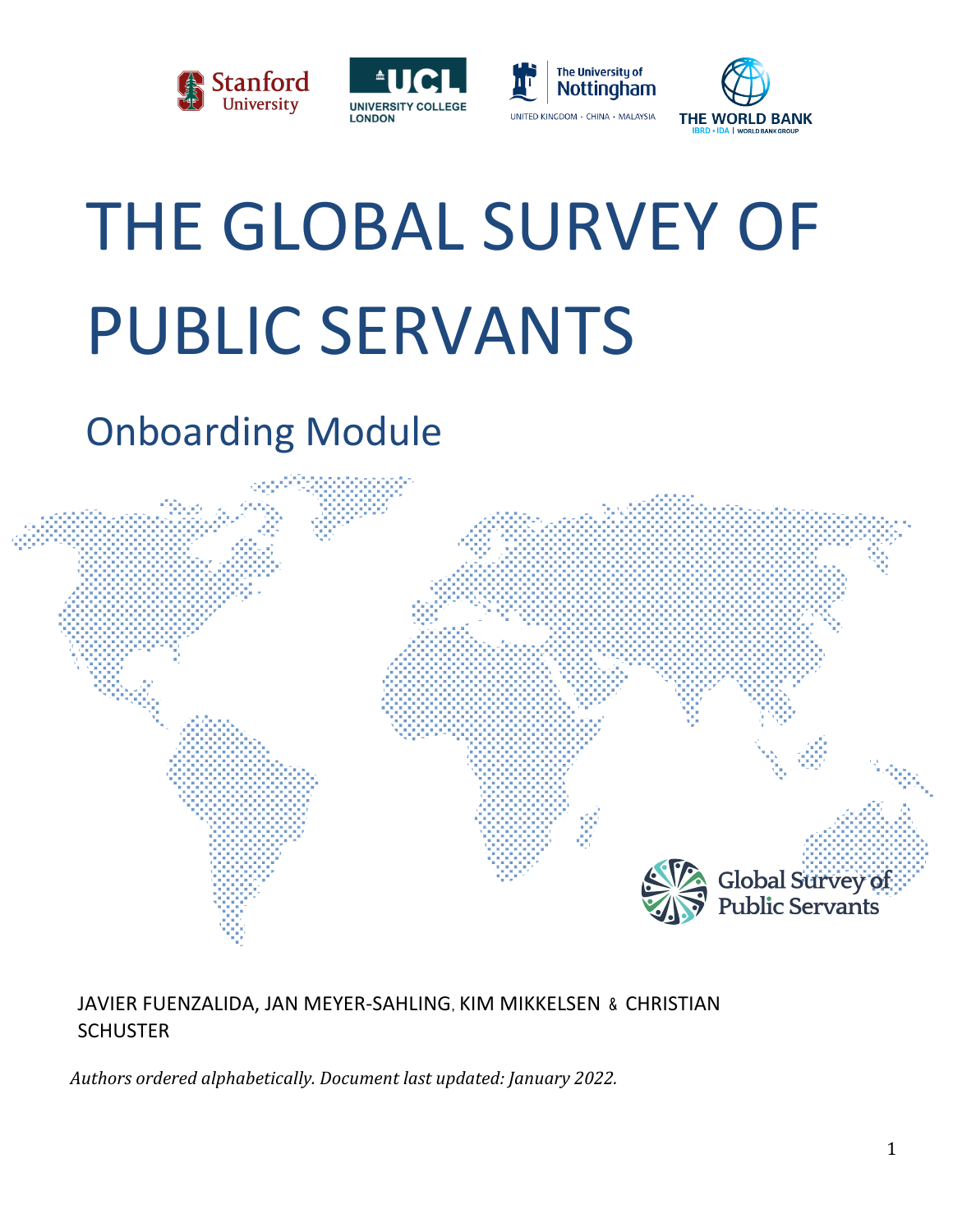

Stanford University | University College London | University of Nottingham | World Bank



#### **Stanford University Affiliates**

Katherine Bersch *Assistant Professor of Political Science at Davidson College*

Frank Fukuyama *Mosbacher Director of the Center on Democracy, Development and the Rule of Law and Olivier Nomellini Senior Fellow at Stanford University*

Dinsha Mistree *Research Fellow and Lecturer in the Rule of Law Program at Stanford University Law School*

#### **University College London Affiliates**

Christian Schuster *Professor in Public Management at University College London*

#### **University of Nottingham Affiliates**

Jan Meyer-Sahling *Professor of Political Science at the University of Nottingham*

Kim Mikkelsen *Associate Professor of Politics and Public Administration at the Roskilde School of Governance*

#### **World Bank Group Affiliates**

Zahid Hasnain *Senior Governance Specialist in the Governance Global Practice of the World Bank*

Kerenssa Kay *Survey Manager at the Bureaucracy Lab of the World Bank*

Daniel Rogger *Research Economist in the Development Impact Evaluation Research Group of the World Bank*





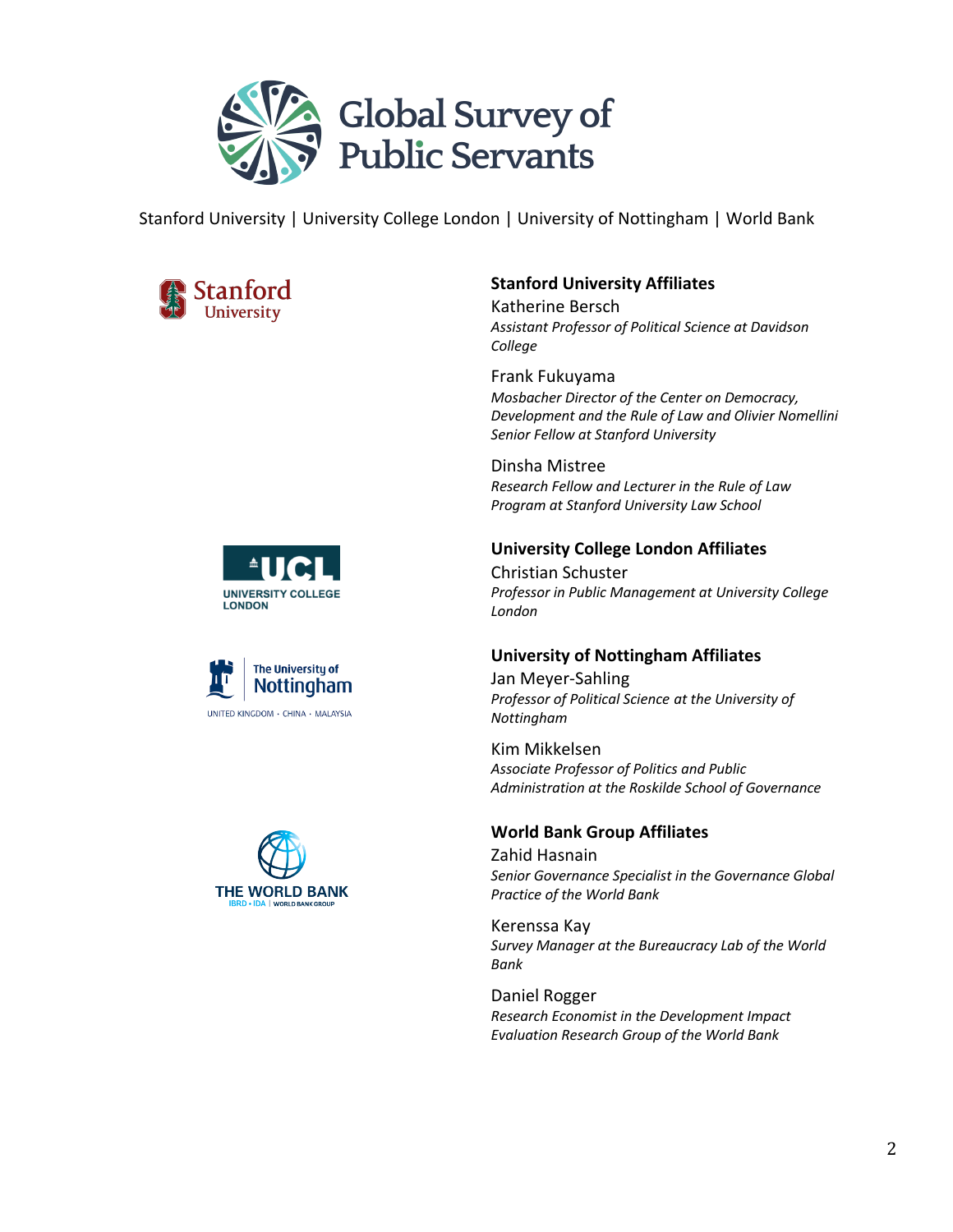**Disclaimer (World Bank)**. This work is a product of the Global Survey of Public Servants Consortium. The Consortium includes staff of The World Bank. The findings, interpretations, and conclusions expressed in this work do not necessarily reflect the views of The World Bank, its Board of Executive Directors, or the governments they represent. The World Bank does not guarantee the accuracy of the data included in this work. The boundaries, colors, denominations, and other information shown on any map in this work do not imply any judgment on the part of The World Bank concerning the legal status of any territory or the endorsement or acceptance of such boundaries. Nothing herein shall constitute or be considered to be a limitation upon or waiver of the privileges and immunities of The World Bank, all of which are specifically reserved.

**Organizations within the World Bank**. Within the World Bank, the members of the Global Survey of Public Servants Consortium are members of the Bureaucracy Lab, a joint initiative of the Global Governance Practice and the Development Impact Evaluation Research Group.



**Rights and Permissions**. This work is available under the Creative Commons Attribution 3.0 IGO license (CC BY 3.0 IGO) http://creativecommons.org/licenses/by/3.0/igo.

**Attribution**. Please cite the work as follows: Meyer-Sahling et al. (2022) "Onboarding Module." Available at www.globalsurveyofpublicservants.org.

**Adaptations**. If you create an adaptation of this work, please add the following disclaimer along with the attribution: This is an adaptation of an original work by The Global Survey of Public Servants Consortium. Views and opinions expressed in the adaptation are the sole responsibility of the author or authors of the adaptation and are not endorsed by the Consortium partners.

All queries on this document and the Global Survey of Public Servants should be addressed to info@globalsurveyofpublicservants.org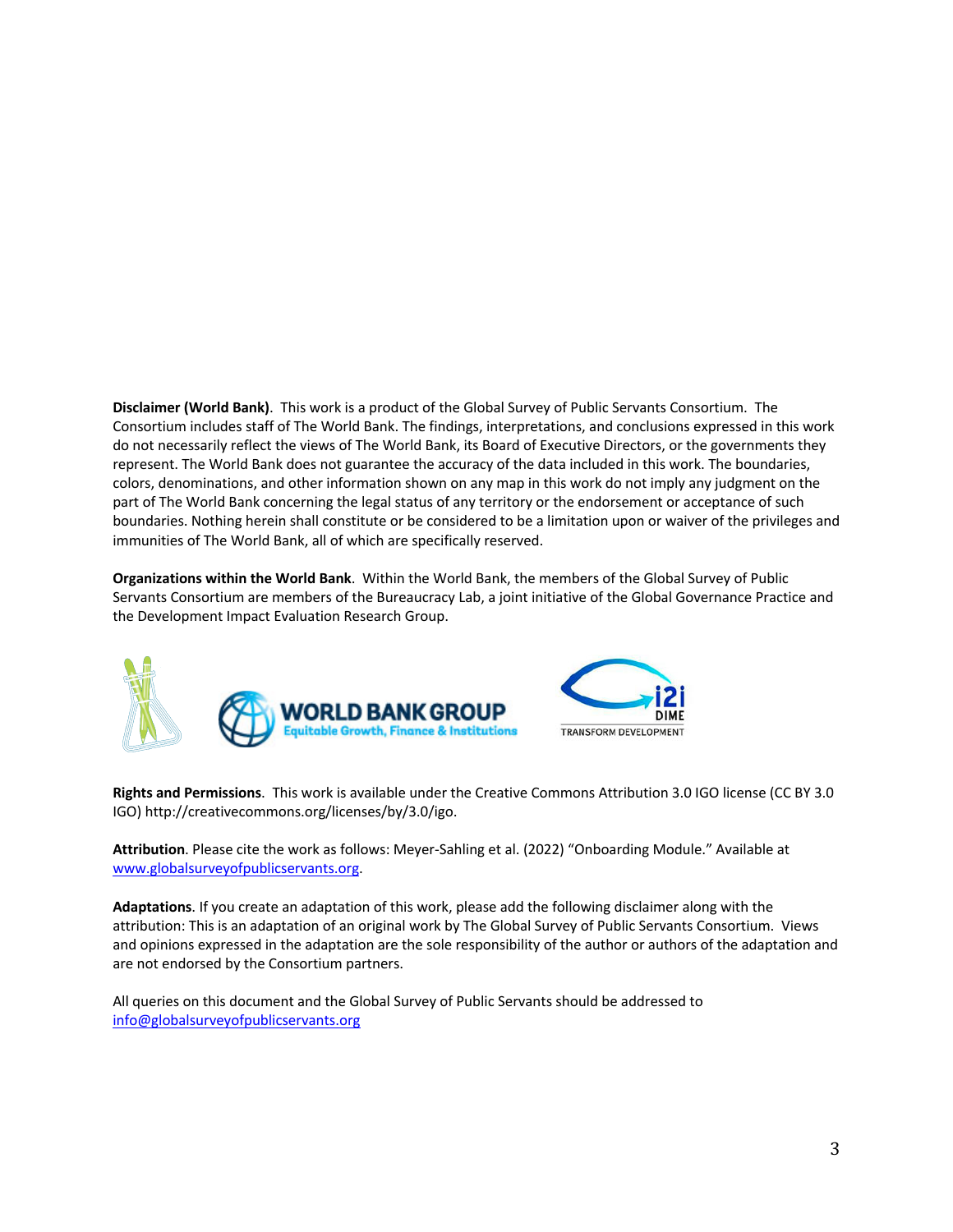## **SUMMARY OF THE ONBOARDING MODULE**

The Global Survey of Public Servants (GSPS) is an initiative to generate survey data from public servants in government institutions around the world. **The aim of the initiative is to increase the volume, quality and coherence of survey data on public administration.**

Understanding the motivations, behaviors, organizational environments and management practices of public servants through surveys is central to (1) better understand how public services and states around the world work; and, (2) help governments manage public services better. Further details, such as our approach, conceptual framework and other resources are available at www.globalsurveyofpublicservants.org.

The purpose of this document is to provide government counterparts, researchers and other stakeholders with an Onboarding module that is not part of the GSPS common module to support and supplement their survey of public servants. By providing this additional module, GSPS hopes to provide both actionable evidence to governments for management improvements and scholarly evidence to further our understanding of how public services work.

The GSPS team are keen to promote the adoption of the other modules in surveys of government officials and stand ready to provide advice on implementation. We are also keen to receive anonymized versions of this module's data to share with the global community and are happy to facilitate the sharing of survey data and resources across teams. For further information, please contact the GSPS team at info@globalsurveyofpublicservants.org.

**Translations**: A Spanish translation of these questions is available from the authors.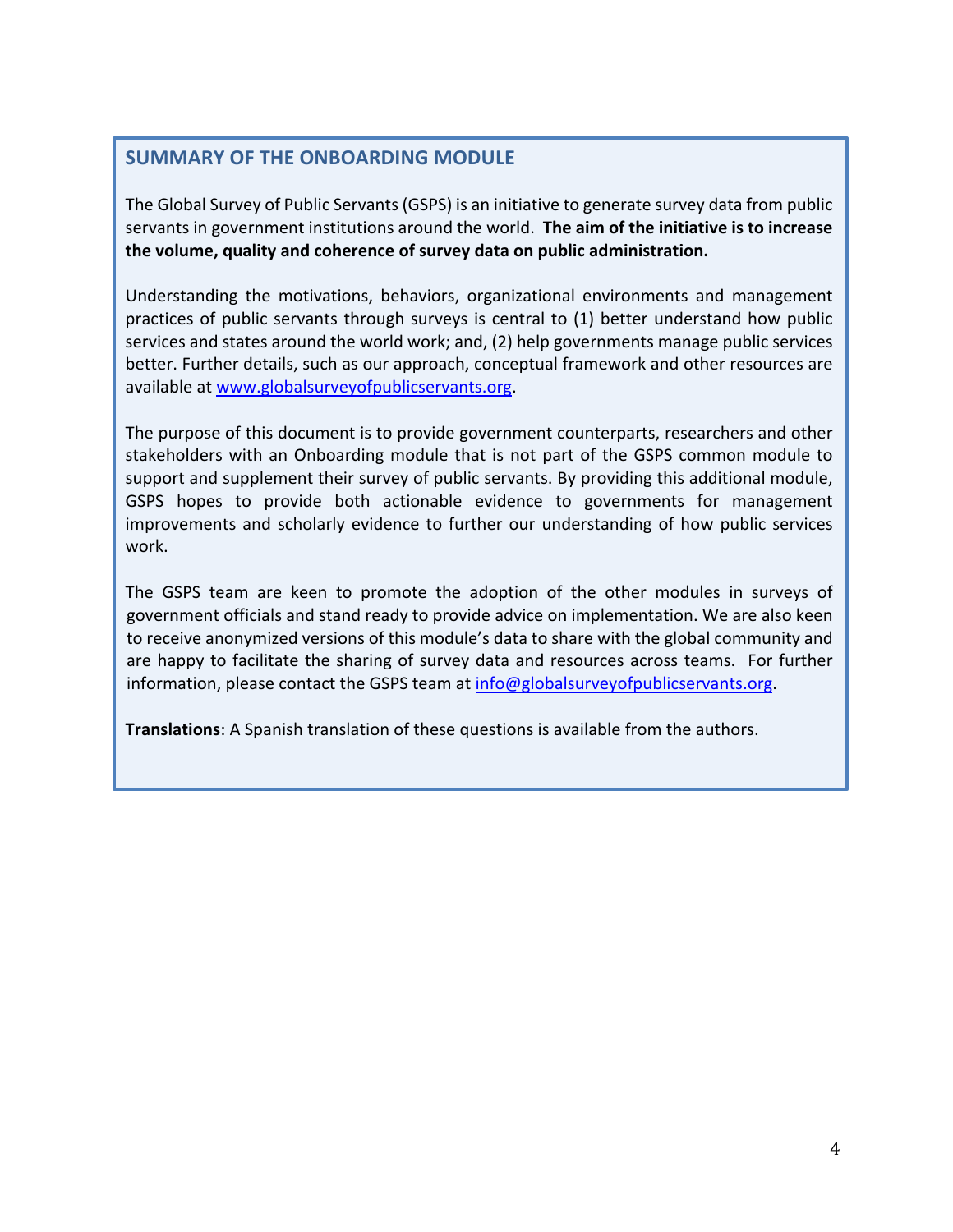# **IDN. Identification**

Within the demographics module of the survey using the Onboarding Module, it is advisable to include the following identification question as the relevance of the module is dependent on this question.

| IDN.1 | For how many years have you worked in your current | [Drop-down Menu]             |
|-------|----------------------------------------------------|------------------------------|
|       | organization?                                      | 900 Don't know/Prefer not to |
|       |                                                    | respond                      |

# **ONB. Onboarding**

(Only if IDN.1<3 – i.e. only ask recent recruits into your organization about onboarding practices, as others are unlikely to recall their experience accurately. This module is designed to be part of a larger civil service survey, though it could also be administered as a stand-alone module with a larger set of demographic questions (see the Global Survey core module for a full set of demographic questions))

| <b>ONB.1</b>   | Thinking back to your first weeks on-the-job in your<br>organization, to what extent do you agree with the<br>following statements about the induction process in your<br>organization?<br>During my induction process in my public sector<br>organization | $01 =$ Strongly disagree<br>$02$ = Disagree<br>$03$ = Neither agree nor<br>disagree<br>$04 = \text{Agree}$<br>$05 =$ Strongly agree<br>900 Don't know/Prefer not to<br>respond |
|----------------|------------------------------------------------------------------------------------------------------------------------------------------------------------------------------------------------------------------------------------------------------------|--------------------------------------------------------------------------------------------------------------------------------------------------------------------------------|
| <b>ONB.1.a</b> | I was welcomed by my manager in my new job on my first<br>day                                                                                                                                                                                              |                                                                                                                                                                                |
| <b>ONB.1.b</b> | There was a gathering $-$ such as a meeting or lunch $-$ for<br>me to meet my colleagues during my first days on the job                                                                                                                                   |                                                                                                                                                                                |
| <b>ONB.1.c</b> | I had regular opportunities to interact socially with other<br>members of my organization                                                                                                                                                                  |                                                                                                                                                                                |
| ONB.1.d        | I was given a clear sense of my job tasks and expectations                                                                                                                                                                                                 |                                                                                                                                                                                |
| ONB.1.e        | I was given training to understand the rules, procedures<br>and systems required to do my job                                                                                                                                                              |                                                                                                                                                                                |
| <b>ONB.1.f</b> | I was made aware of the core values of my organization<br>and their importance                                                                                                                                                                             |                                                                                                                                                                                |
| <b>ONB.1.g</b> | The mission and goals of my organization were explained<br>to me                                                                                                                                                                                           |                                                                                                                                                                                |